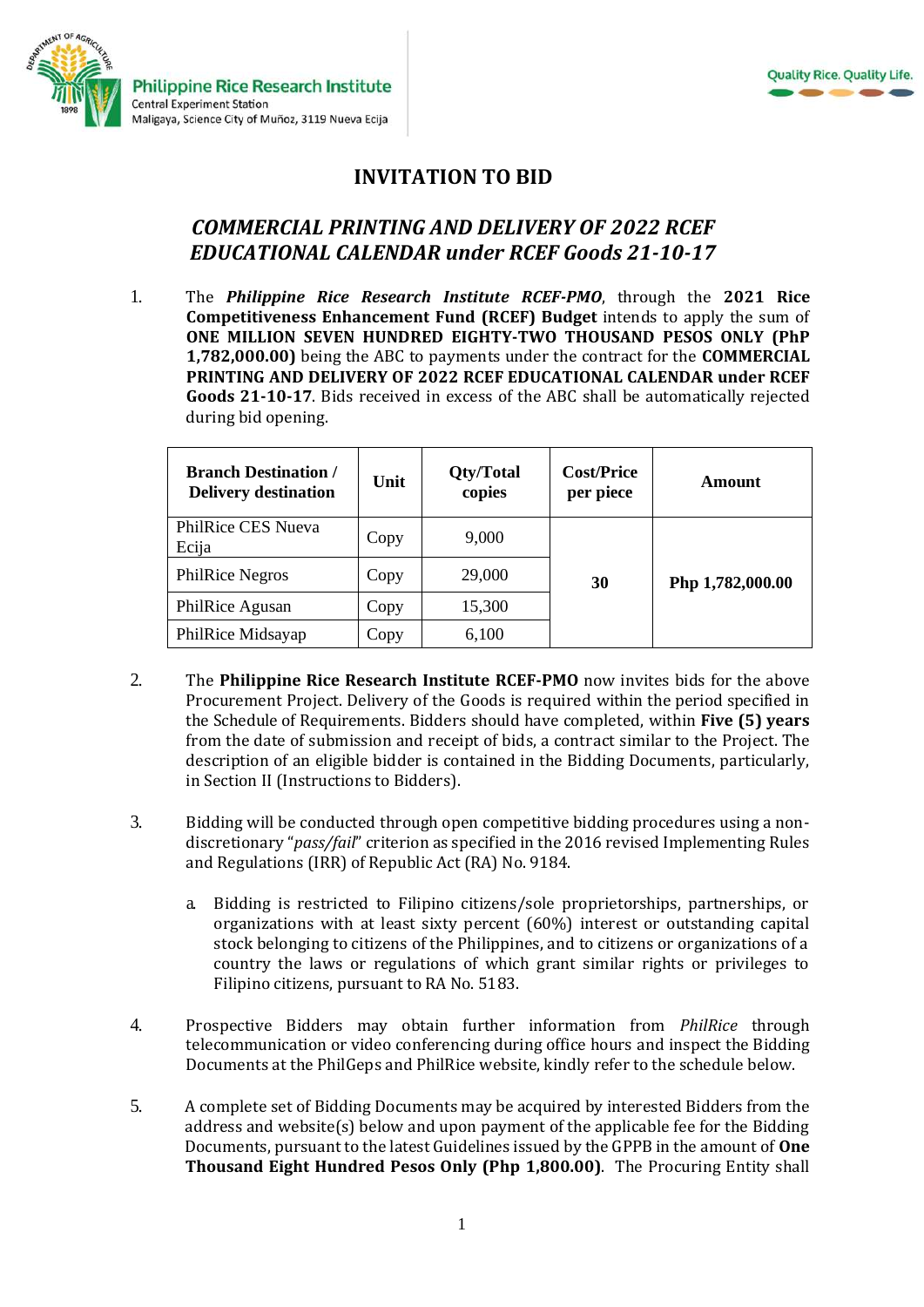allow the bidder to present its proof of payment for the fees either by facsimile, or through other electronic means.

We encourage bidders to download the bidding documents through PhilGEPS or the PhilRice website and pay through bank. Please coordinate with the BAC Secretariat through the email address and contact number given below for the bank details and procedure.

- 6. The **Philippine Rice Research Institute RCEF-PMO** will hold a Pre-Bid Conference through video conferencing or webcasting via zoom/webex on the date specified below which shall be open to all prospective bidders. A Personal Meeting ID will be sent through SMS or email for each participant at least one day before the event. Prospective bidders need to signify their intention to participate by sending a Letter of Intent thru email given below.
- 7. Bids must be duly received by the BAC Secretariat at the address below on or before the date and time of submission. (i) manual submission or through courier at the office address indicated below*.* Late bids shall not be accepted.
- 8. All Bids must be accompanied by a bid security in any of the acceptable forms and in the amount stated in **ITB** Clause 14.
- 9. Bid opening shall be on **October 28, 2021, 11:00AM** at the address given below via Zoom/Webex. The **Philippine Rice Research Institute RCEF-PMO** reserves the right to reject any and all bids, declare a failure of bidding, or not award the contract at any time prior to contract award in accordance with Sections 35.6 and 41 of the 2016 revised IRR of RA No. 9184, without thereby incurring any liability to the affected bidder or bidders.
- **10. DA-PhilRice does not condone any form of solicitation on any prospective winning and losing bidders by any of our staff/employees or any other party. Any sort of this kind shall be reported immediately to the office of the secretary of the National Bureau of Investigation (NBI) for entrapment and proper investigation.**

| <b>Activity</b>                                                                | Date/Time                                                                     | <b>Remarks</b>                                                                                                                                                        |
|--------------------------------------------------------------------------------|-------------------------------------------------------------------------------|-----------------------------------------------------------------------------------------------------------------------------------------------------------------------|
| of<br>Acceptance<br>queries through<br>telephone or video<br>call with the BAC | October 7-15, 2021<br>(Except Holidays and<br>Weekends)                       | Queries on the bidding documents only.                                                                                                                                |
| Secretariat                                                                    | 8:00AM<br>12:00<br>to<br>noon                                                 | Queries on the technical specifications should<br>be in formal writing sent through email or fax,<br>addressed to the BAC Chairperson through<br>the BAC Secretariat. |
| Availability<br>of<br>Bidding documents<br>and acceptance of<br>Payment        | October 7 - 28, 2021<br>(Except Holidays and<br>Weekends)<br>8:00AM to 5:00PM | Downloadable through PhilGEPS, PhilRice<br>Website and can be requested through email.<br>Please call the BAC Secretariat for the<br>procedures on online payment     |
| Pre-Bid Conference                                                             | October 15, 2021<br>09:30AM                                                   | Interested bidders shall signify intention<br>to bid through email. A Personal Meeting<br>will be sent through email to<br>ID<br>confirmed participants.              |

11. Please refer to the following schedule of activities: